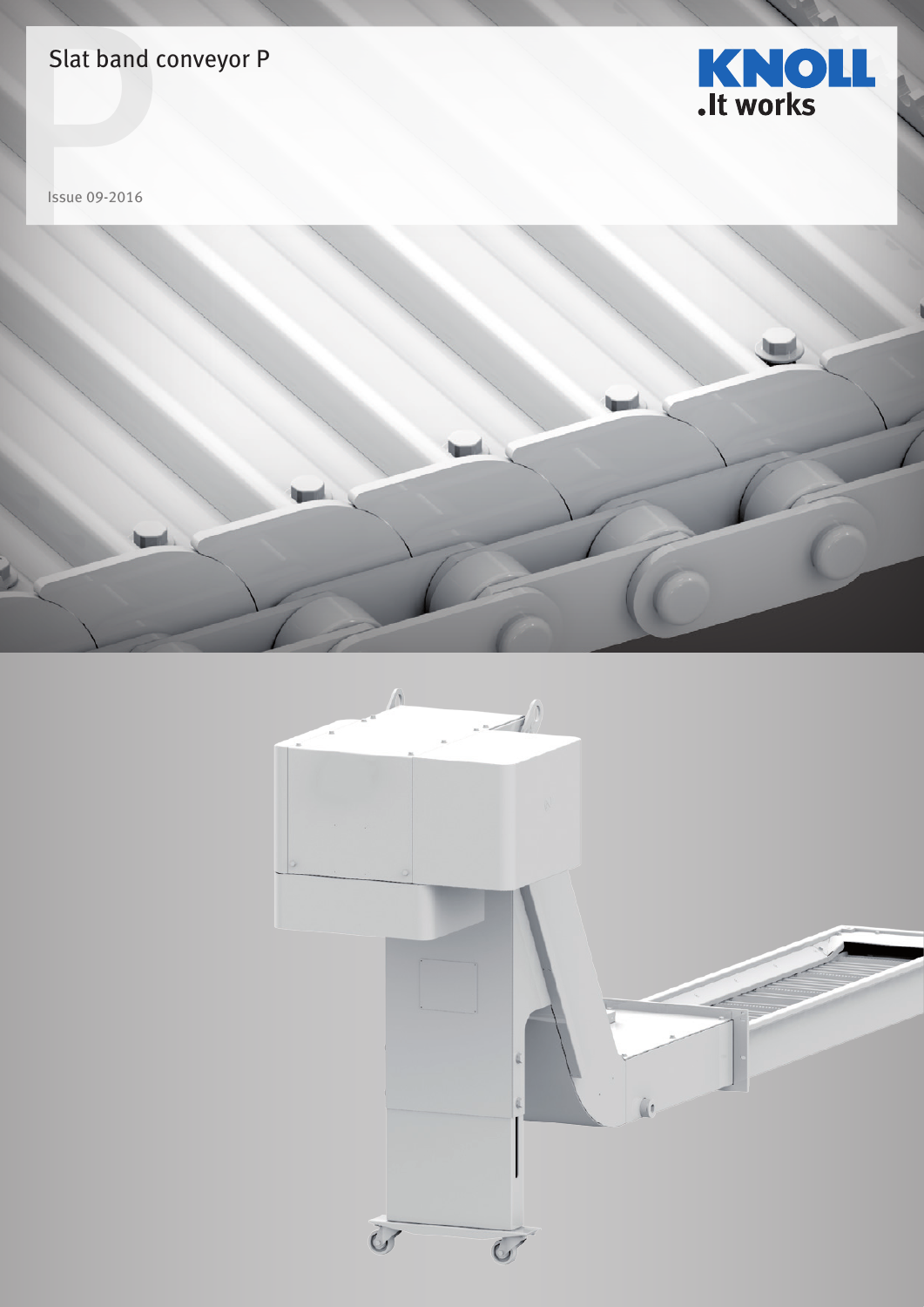| <b>Properties</b>                  | <b>Benefits</b>                              |
|------------------------------------|----------------------------------------------|
| Plates without hinges              | Great durability                             |
| Profiled plates                    | Great stability                              |
| Perforated plates                  | Good pre-separation                          |
| Belt sealing with labyrinth        | Good pre-separation                          |
| Screwed plates and baffle elements | Easy to service                              |
| Customer-specific design           | Best possible addressing of the requirements |

## Areas of application

KNOLL slat belt conveyors P are plants for transporting metal chips and small parts.

- Decentral use on individual and interlinked machine tools
- Central use for waste disposal from machine groups and entire production areas
- Suitable for long chips, chip balls, wool chips (also in combination with short chips)
- Suitable for wet and dry processing

### Description

### Main functions

- 1. Collecting of the chips
- 2. Transporting of the chips to the discharge point on the upper belt span

Additionally for wet processing

- 3. Collecting of the cooling lubricant
- 4. Separating of chips and cooling lubricant
- 5. Buffering of the cooling lubricant
- 6. Transporting of the cooling lubricant for processing, return pumping station or machine

### Continuous slat belt

- 2 roller chain strands that are screwed together with steel plates via consoles
- Positively-driven chain circulation
- Conveying on the upper belt span
- Tensioning through easy adjustment of the bearing retainers

#### Combination possibilities

For further requirements, we can combine the conveyors on request with

- Filter systems for cleaning of the cooling lubricant and supplying of the machine tool
- Chip reducers for generating pumpable or absorbent chips
- Return pumping stations for transporting of chips and cooling lubricant to the central plant
- Extraction stations for transporting of chips to the central plant

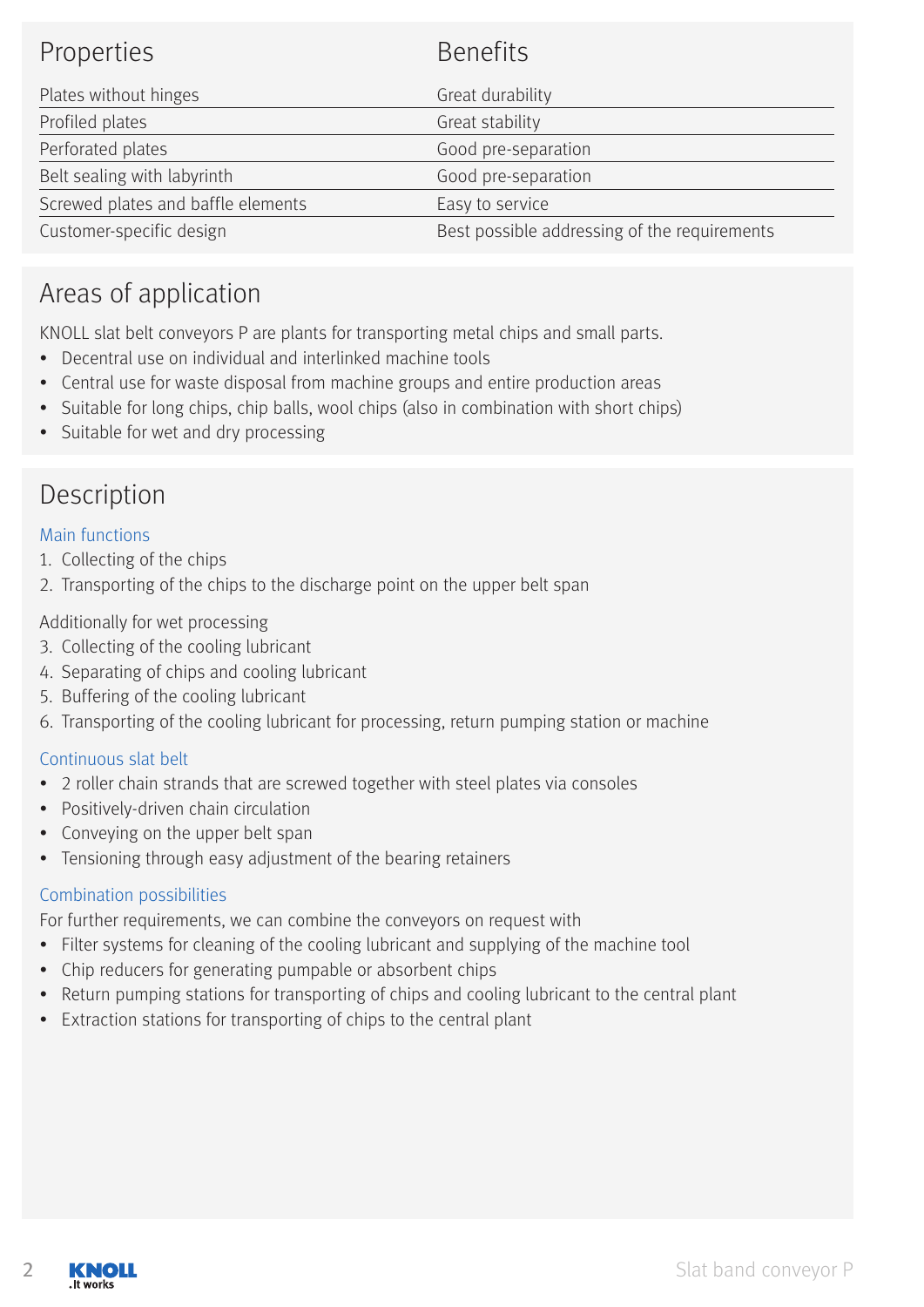# Functional scheme



## Equipment

| Slat belt                            |   |
|--------------------------------------|---|
| Belt drive (attachable gear motor)   |   |
| Belt-drive control with limit switch |   |
| Belt scraper                         | € |
| Lubricator (for dry processing)      | € |
| Support                              | С |
| Wingtank                             | С |
| Lifting pump(s)                      | C |
| Piping and fittings                  | € |
| Hopper                               | € |
| Chip trolley                         | С |
| Control                              |   |

● Standard equipment ○ Option